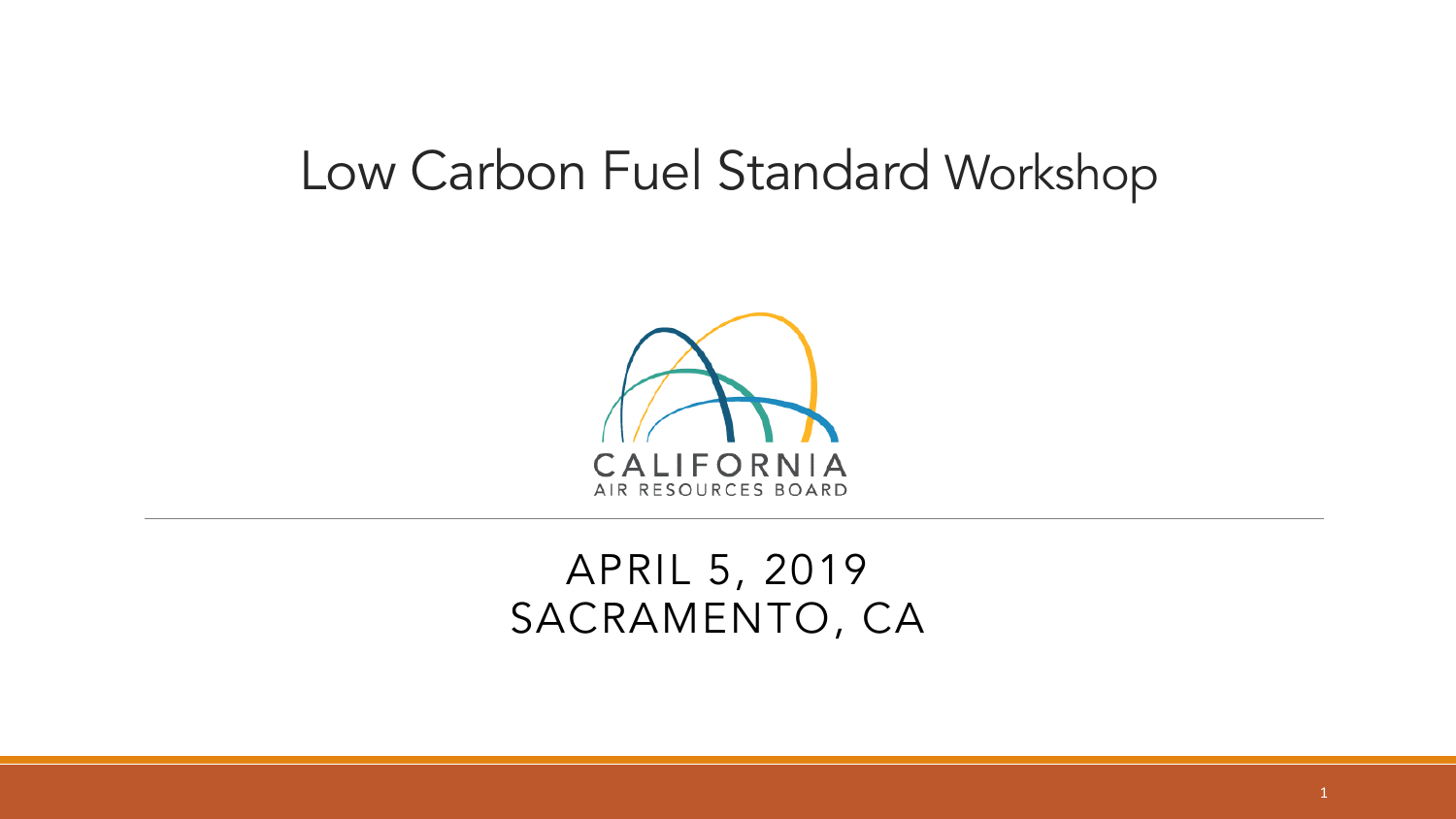Workshop Agenda

•Status of LCFS

•Brief Overview of Current Cost Containment Provisions

•Staff Concept for Discussion

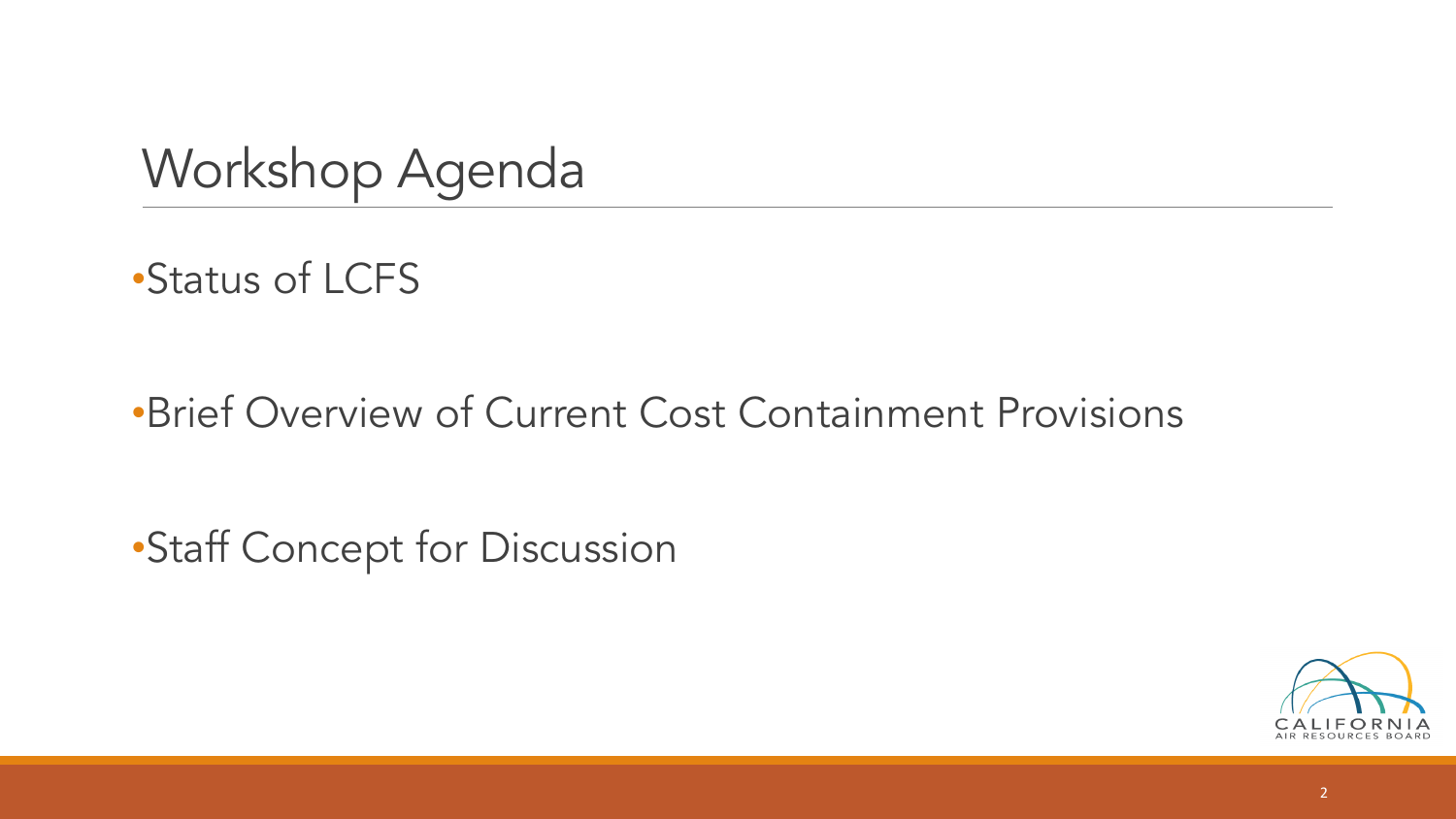#### 2018 Adopted Amendments



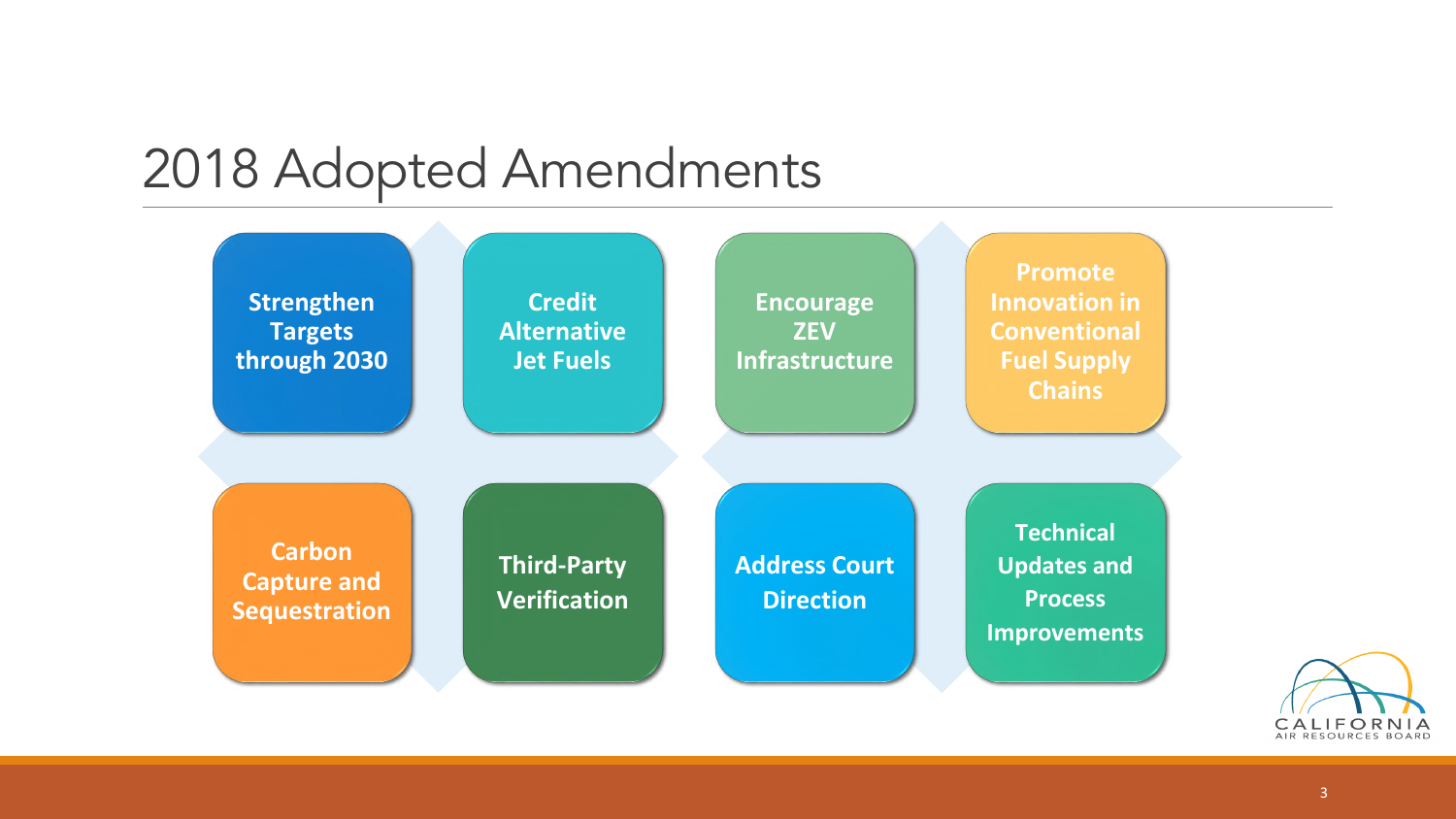

#### LCFS Credit Price Trends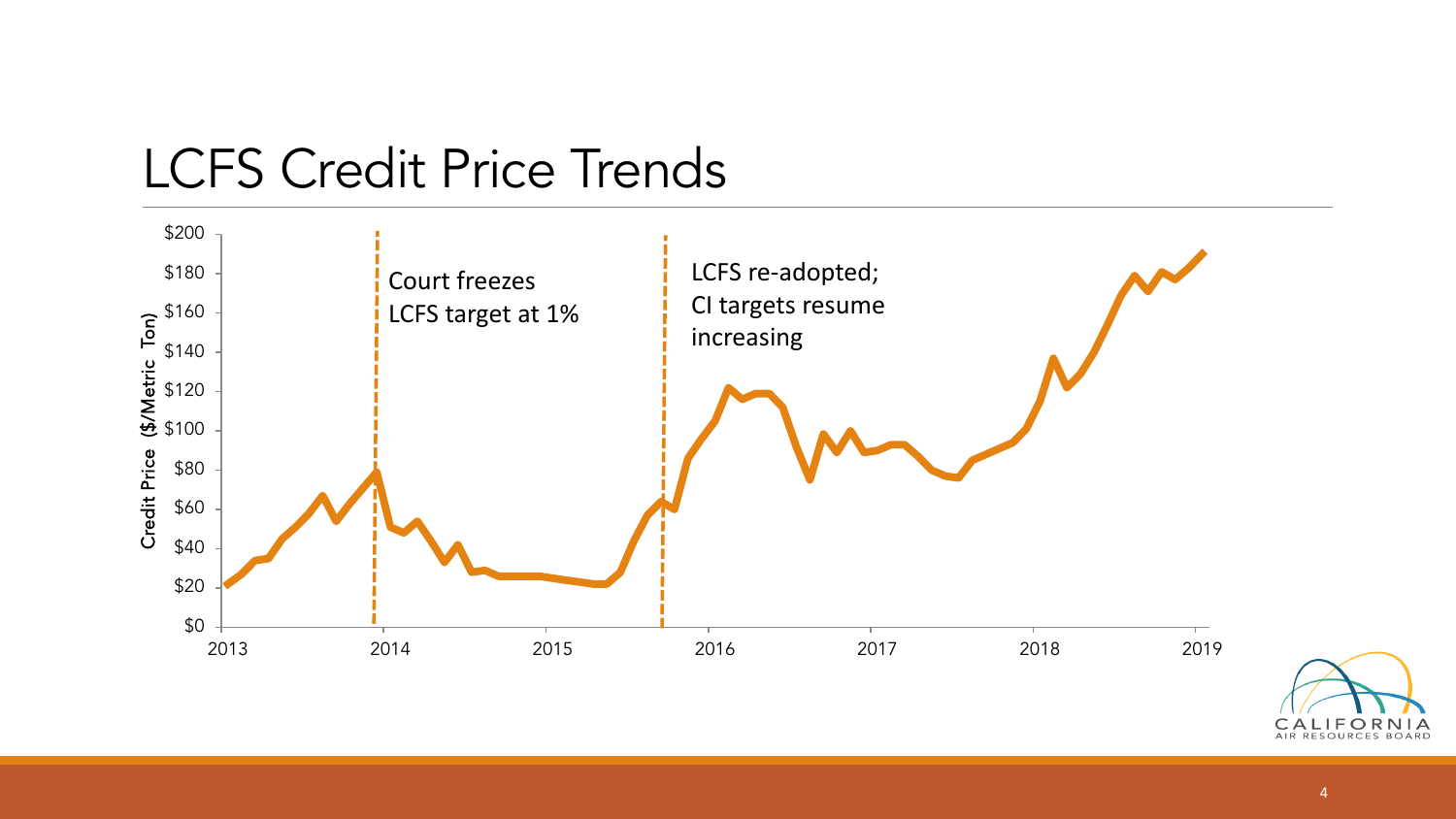#### Sizeable Outstanding LCFS Credit Bank

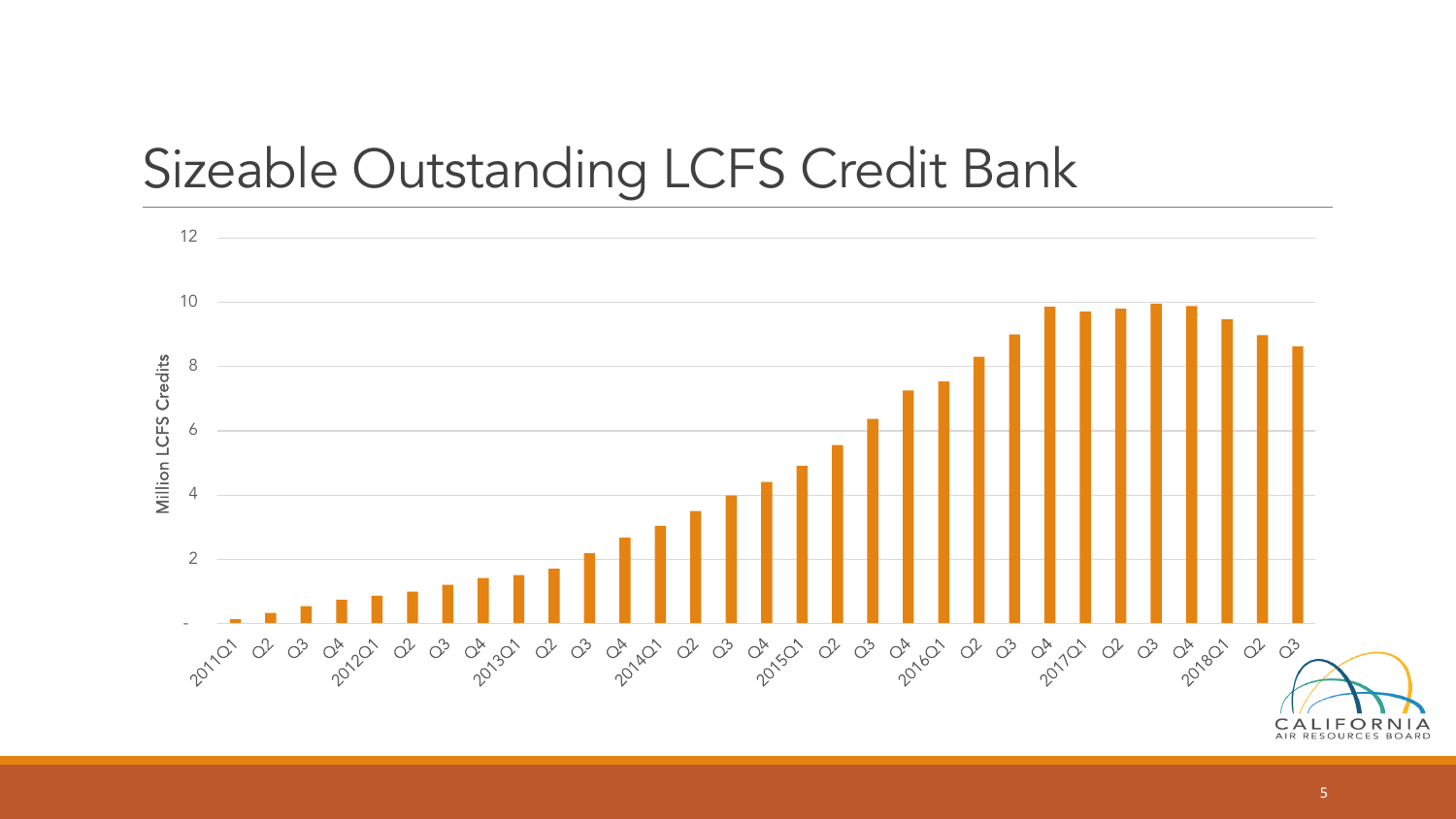## Board Resolution 18-34

*"[T]he Board directs the Executive officer to monitor the cost containment provision of the Low Carbon Fuel Standard, including the Credit Clearance Market, and to propose technical adjustments through future rulemaking if needed to further strengthen the cost containment features of the program."*

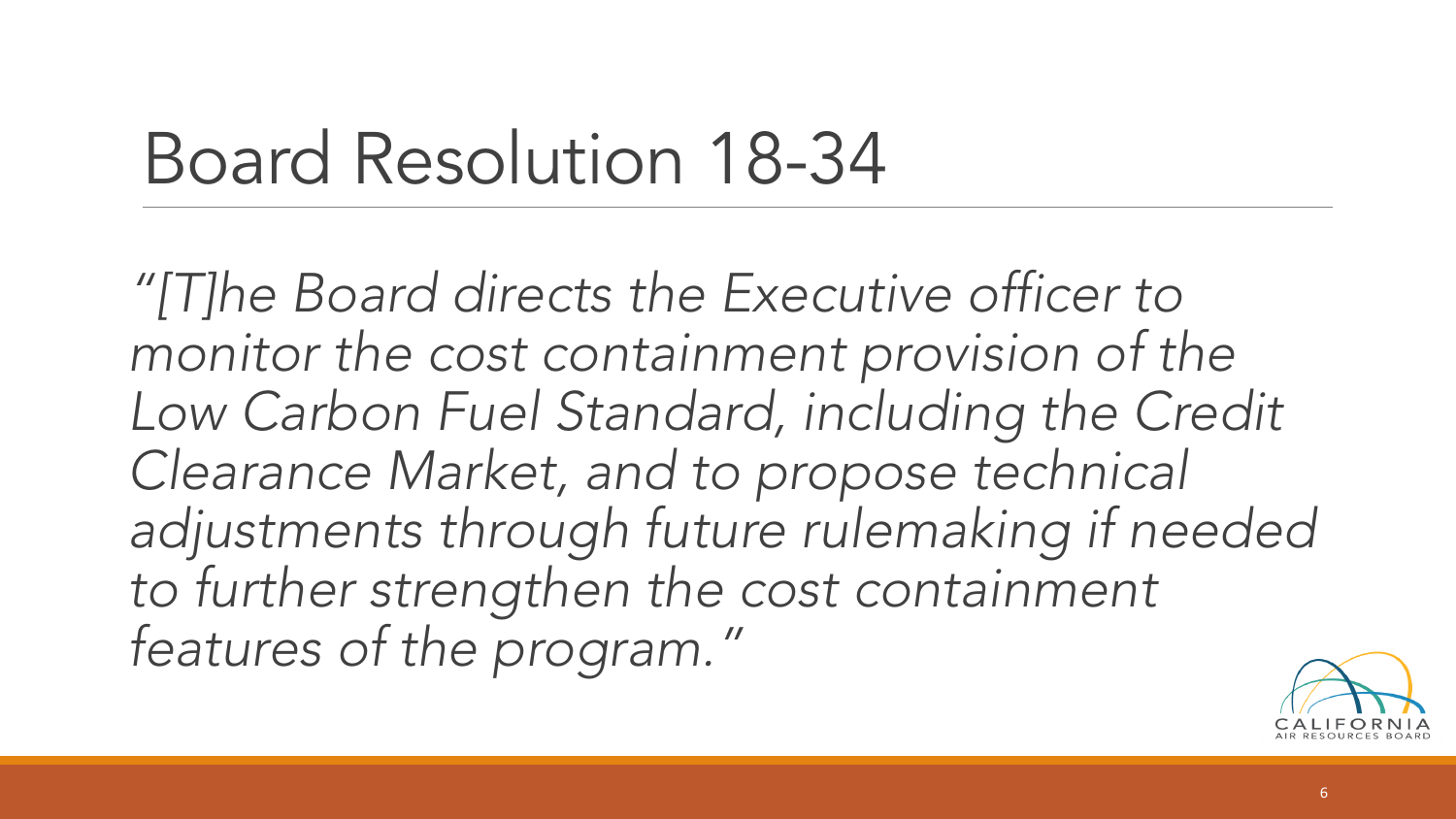# Brief Overview of Current Cost Containment Provisions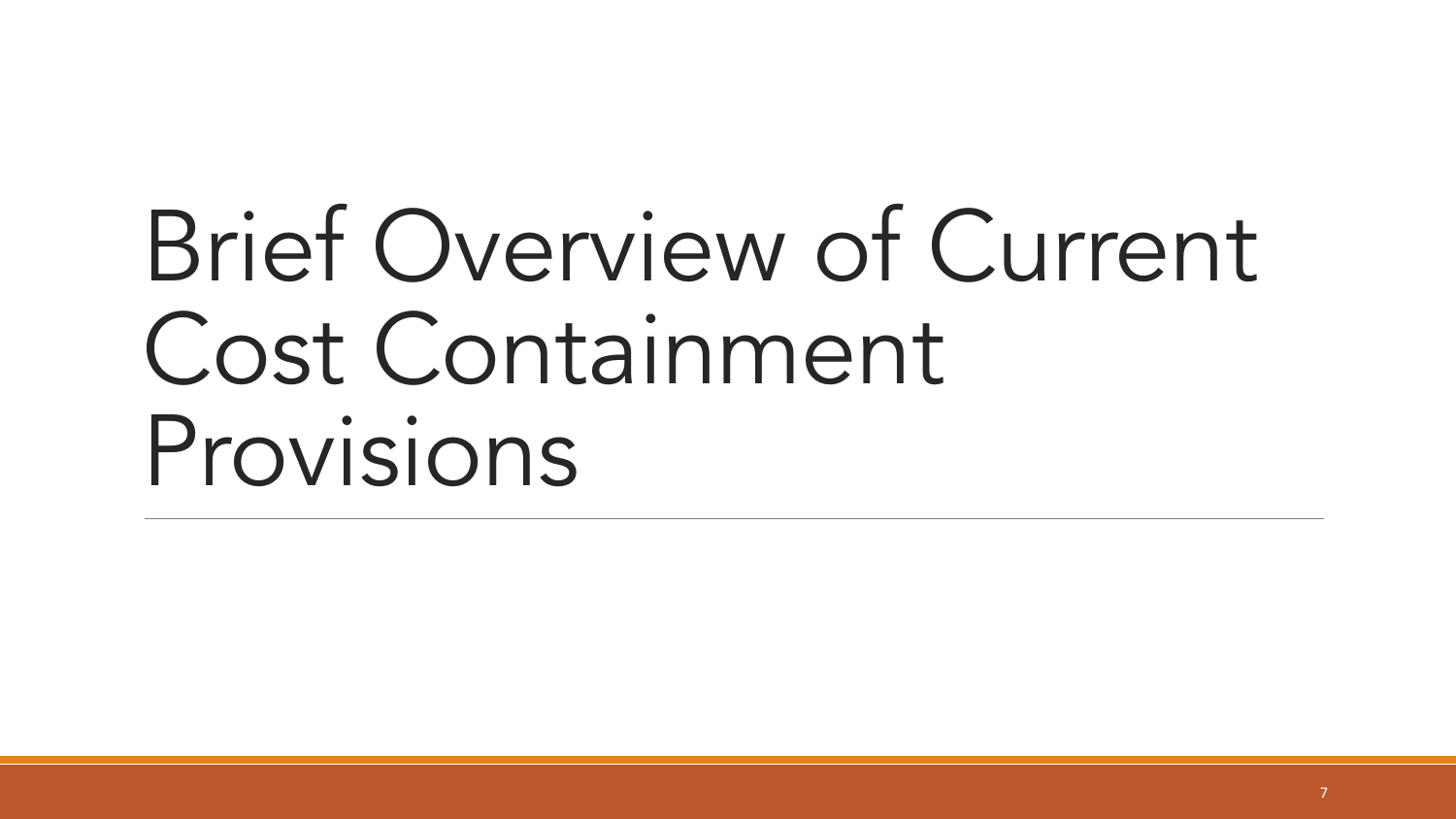## Credit Clearance Market

### See Handout

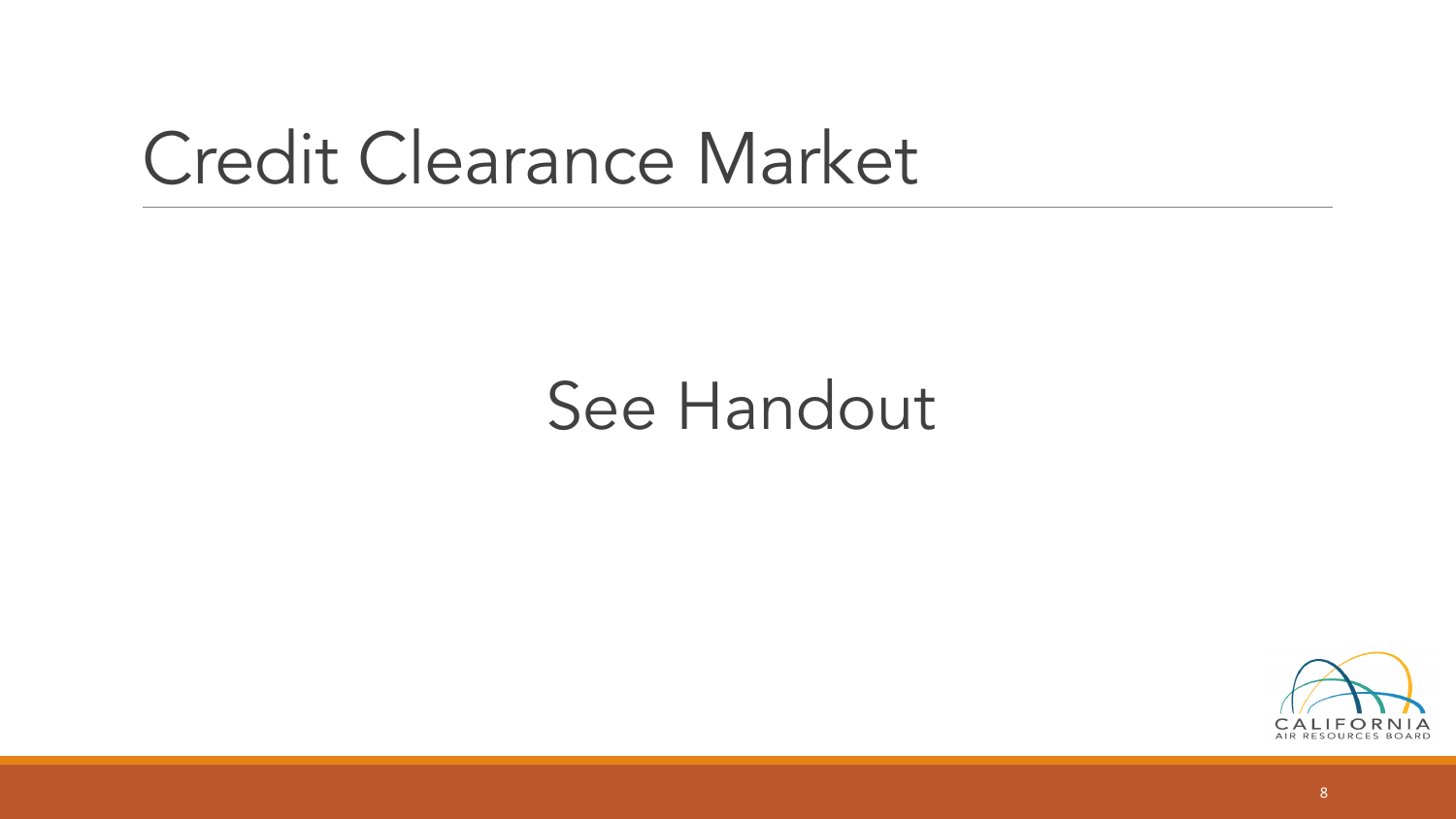#### Credit Clearance Market Deficit Banking

•If the entity still has an unmet obligation after the CCM, or if a CCM is not held because credits are not pledged, then the remaining deficits are placed in an Accumulated Deficits account and the entity remains in compliance

•Accumulated Deficits accrue interest at a rate of 5 percent annually

•Accumulated Deficits must be repaid within 5 years

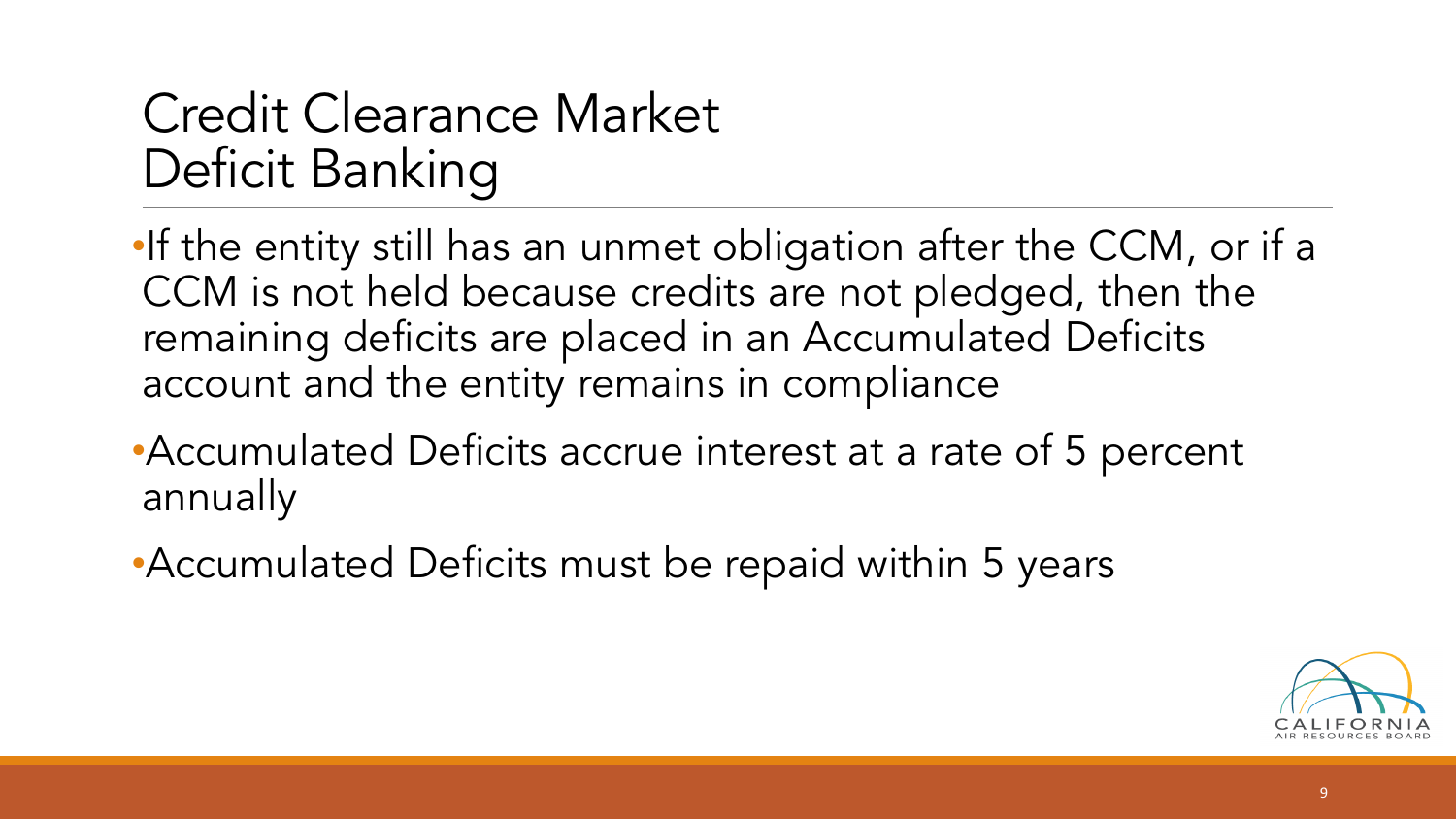#### Reinforcing the Cost Containment Mechanism

•Some stakeholders have expressed concern that LCFS credit shortages might lead to higher compliance costs and adverse consumer impacts

•Staff believes existing mechanisms for deficit banking, CCM, and increased credit generation opportunities will be sufficient to manage compliance and costs

•Potential rulemaking would establish firm maximum for LCFS credit prices in all circumstances and bolster cost containment in the program

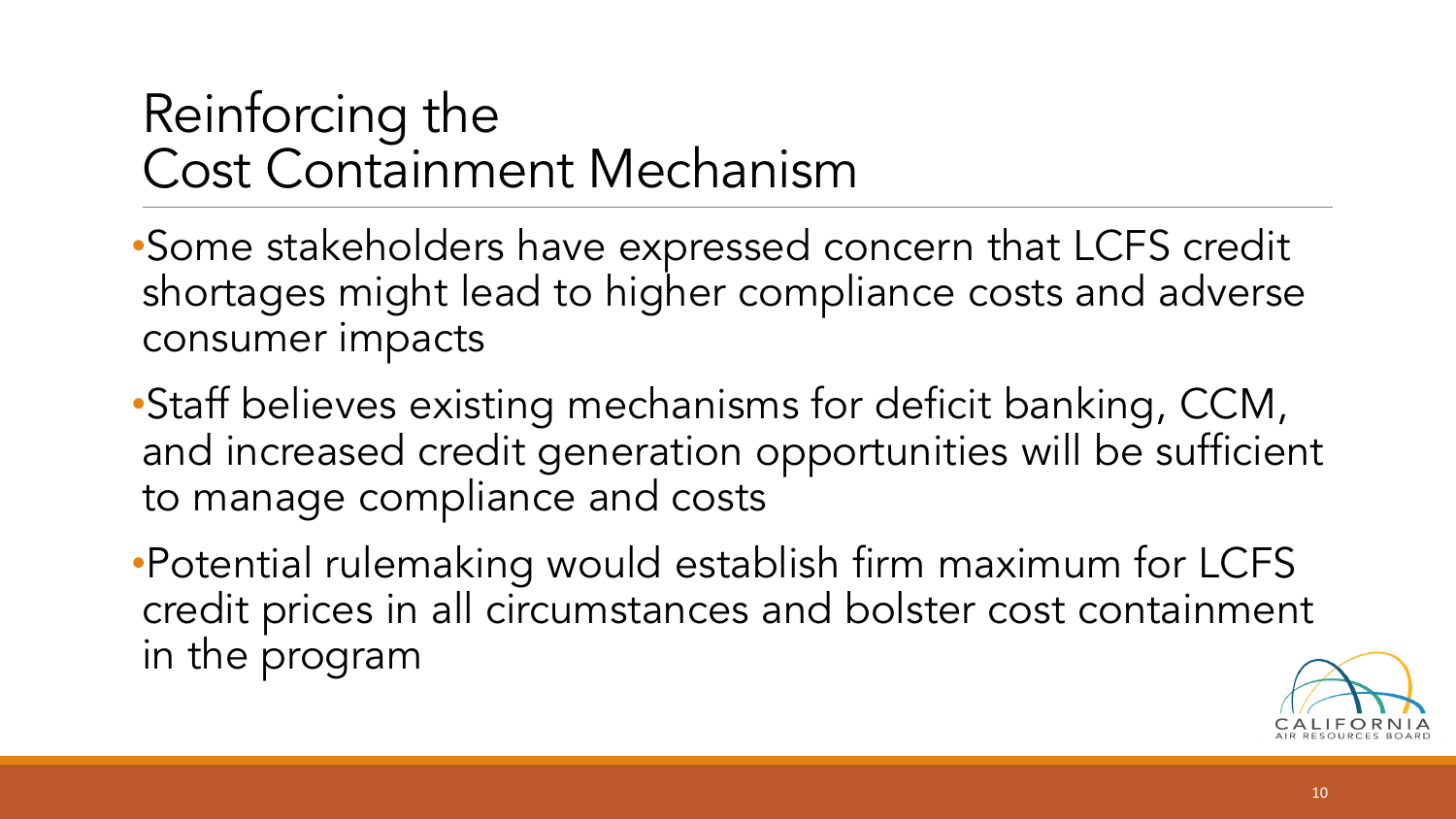#### Potential Outcomes of a Price Cap

- •Deters potential market manipulation
- •Limits potential adverse impacts on consumers
- •Reduces potential credit price volatility
- •Marginal additional innovation could potentially be lost with weaker market signal
- •Potentially reduce benefits to low carbon fuel producers

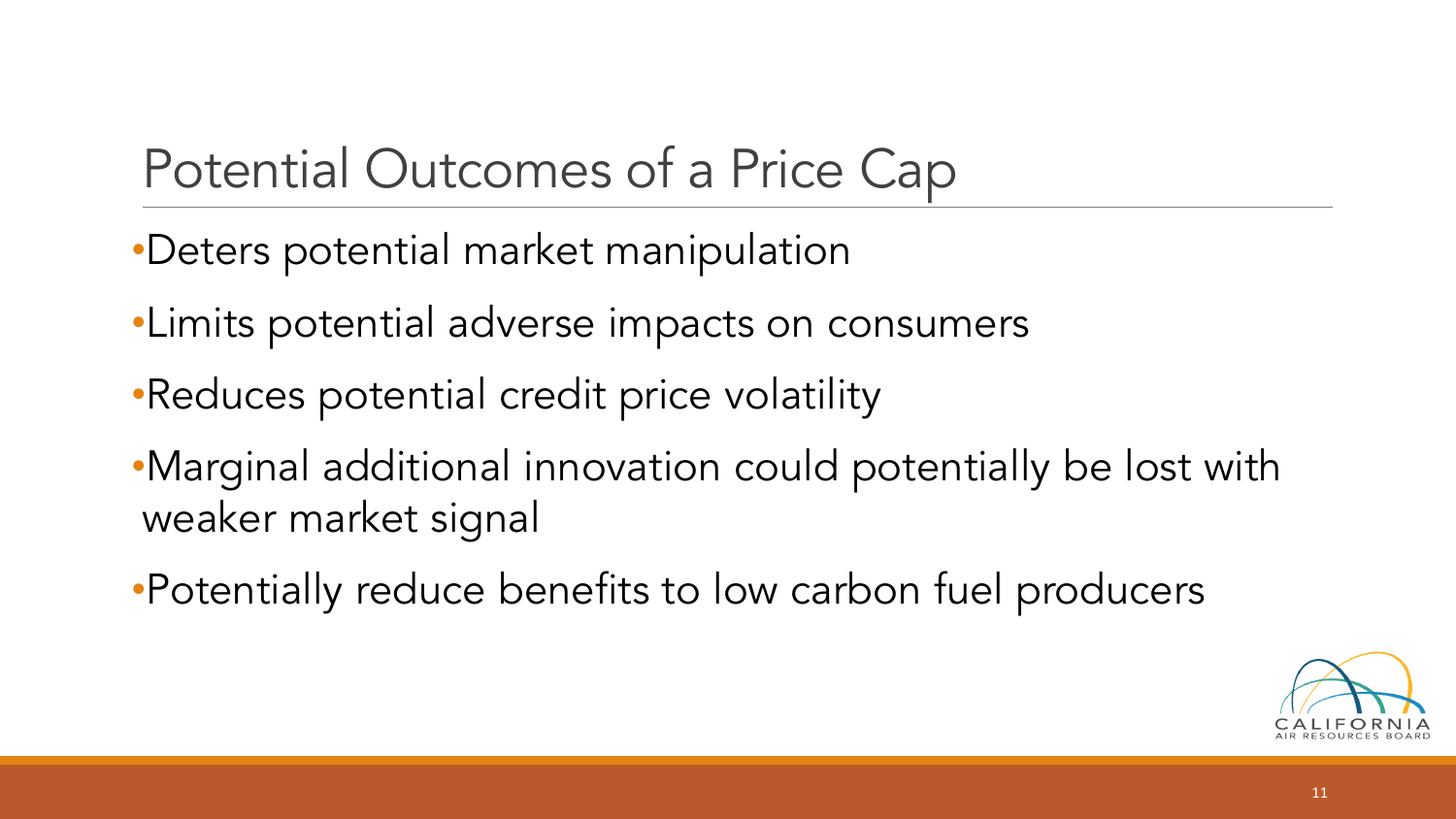## Staff Concept for Discussion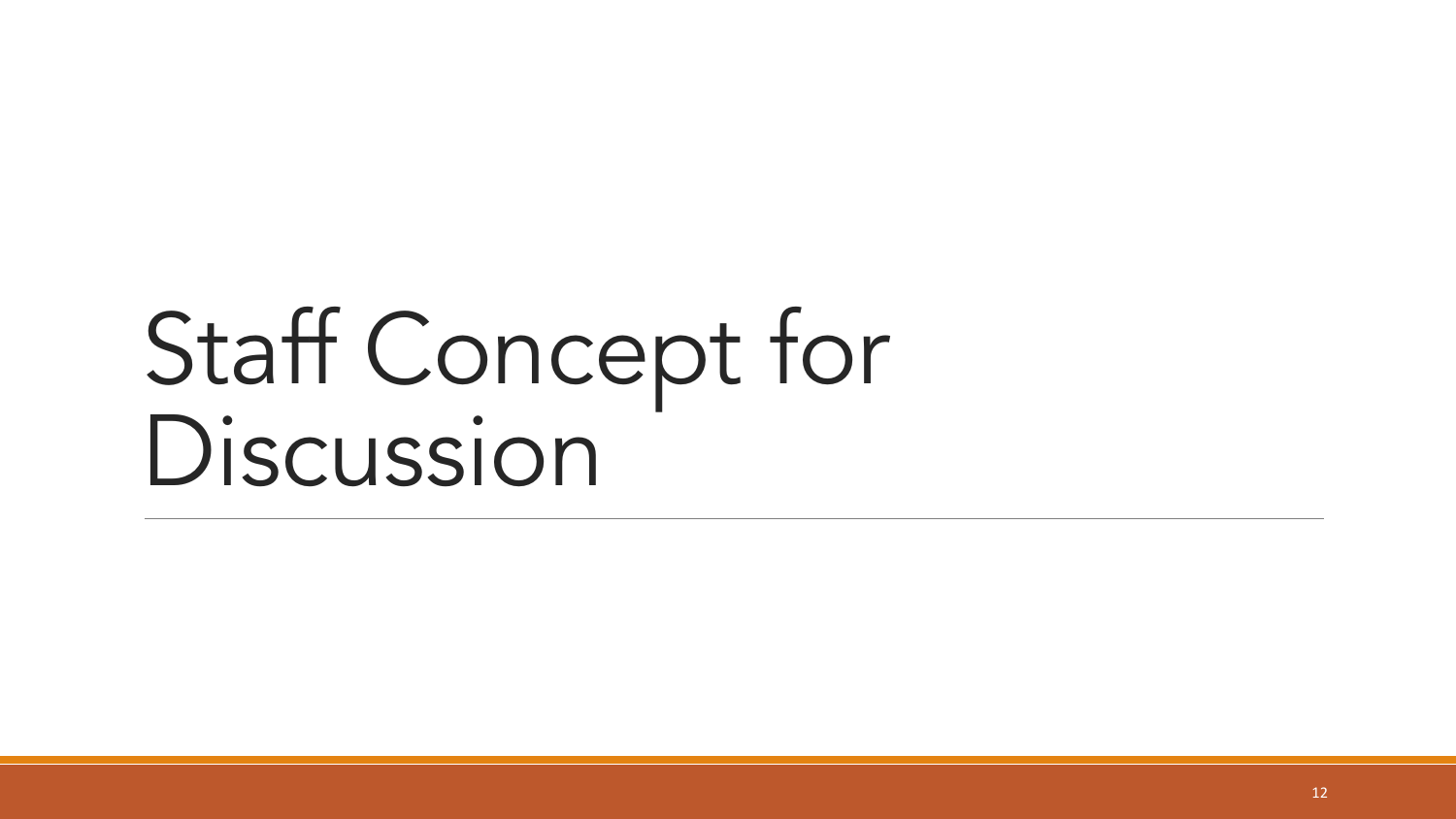#### Staff Concept: Principles

- •Strengthen cost containment features of the program
- •Enable parties subject to CCM to fully retire all outstanding deficits annually
- •Limit credit price volatility in the regular LCFS credit market
- •Maintain the current stringency of the LCFS program in terms of estimated GHG reductions between 2020 and 2030

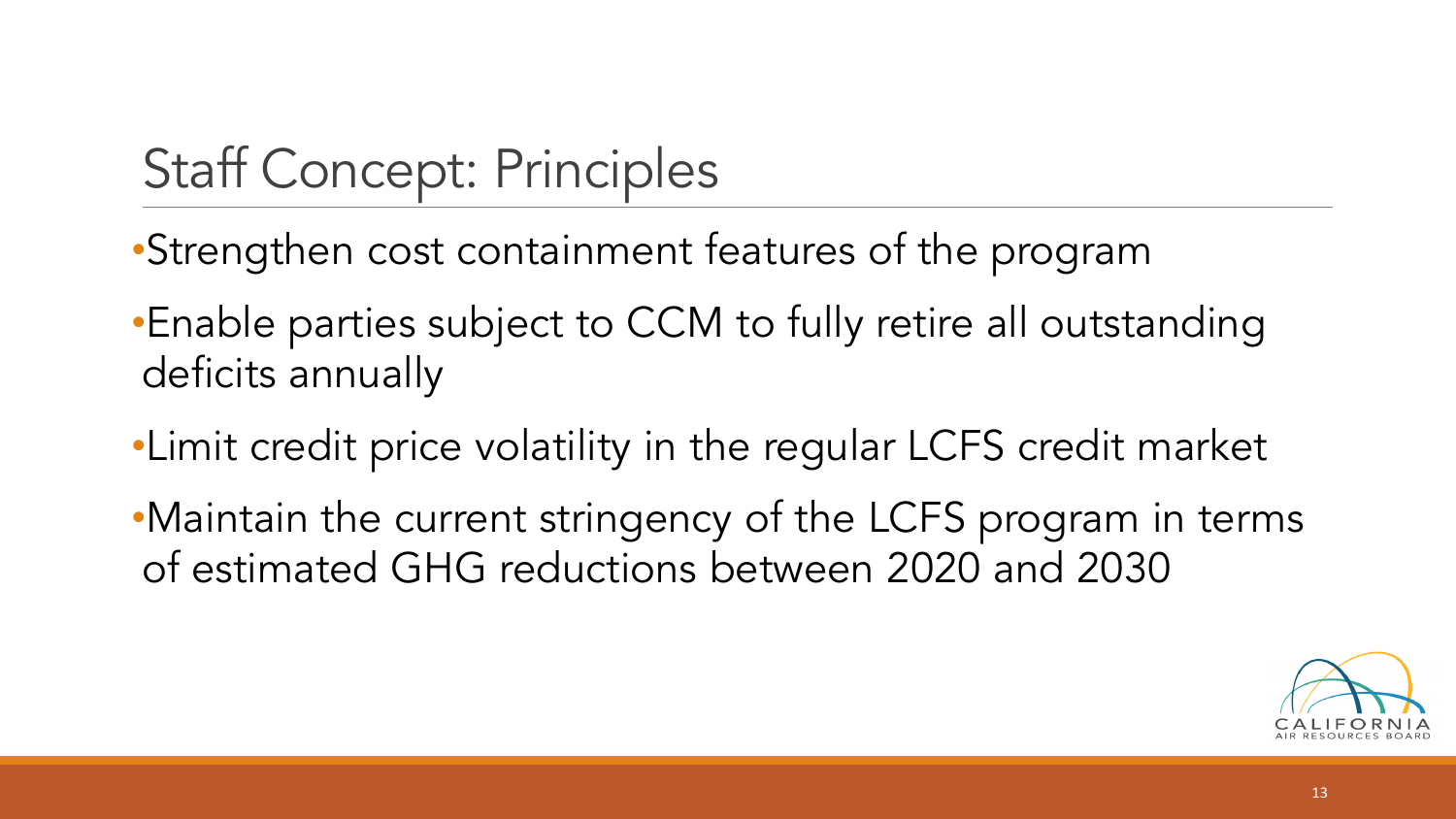#### Staff Concept: Potential Price Cap in Daily Market

•Currently, the LCFS does not cap the price of credit transactions outside of the credit clearance market (CCM)

•Potential amendment would limit all credit transactions between entities to no more than the CCM maximum price (\$200 in 2016 \$ indexed for inflation)

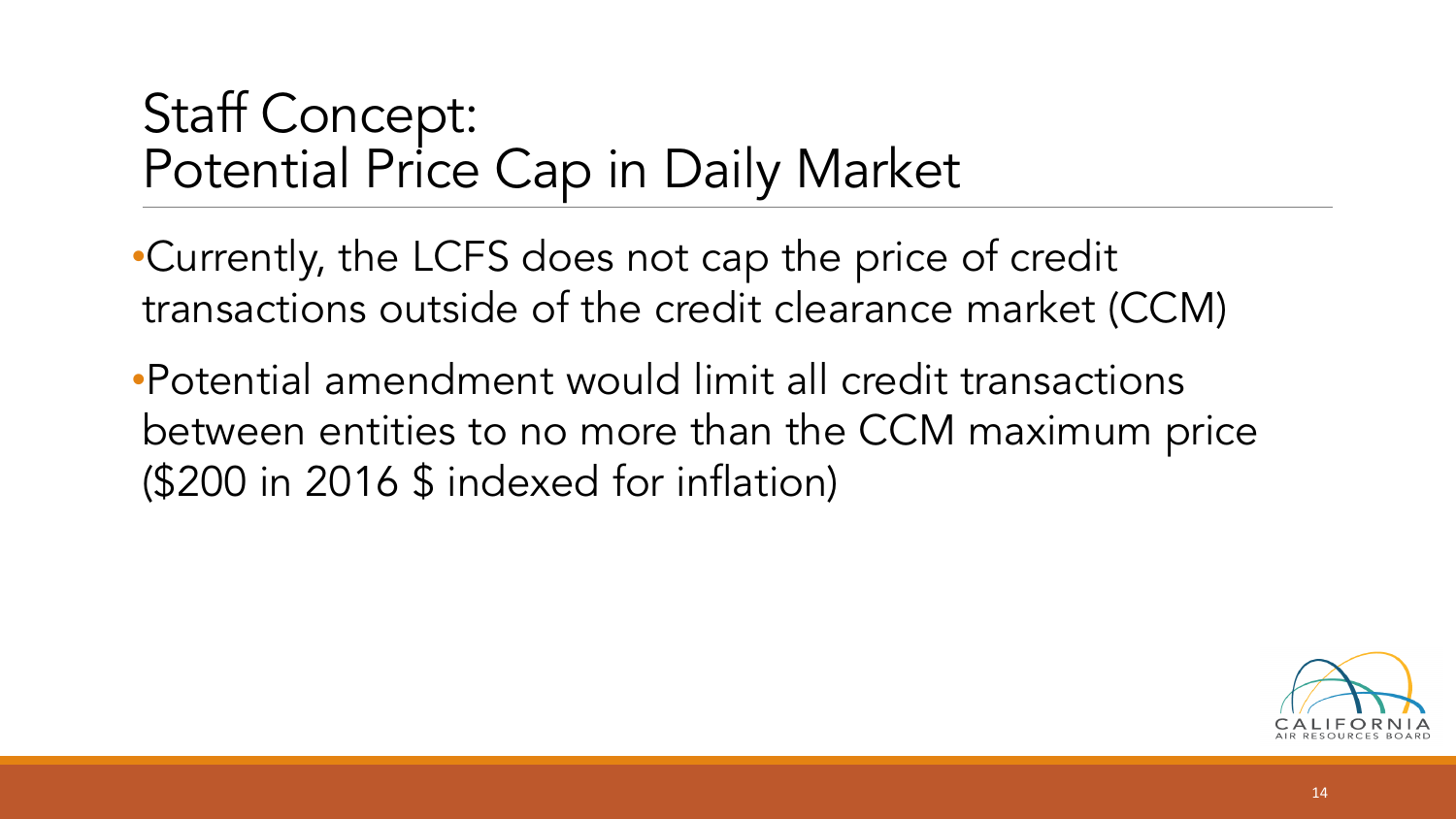•Currently, if insufficient credits are pledged to meet the total annual deficit obligation, deficit banking will occur

•Potential amendment will allow CARB to issue Advance Credits to meet the total annual deficit obligation

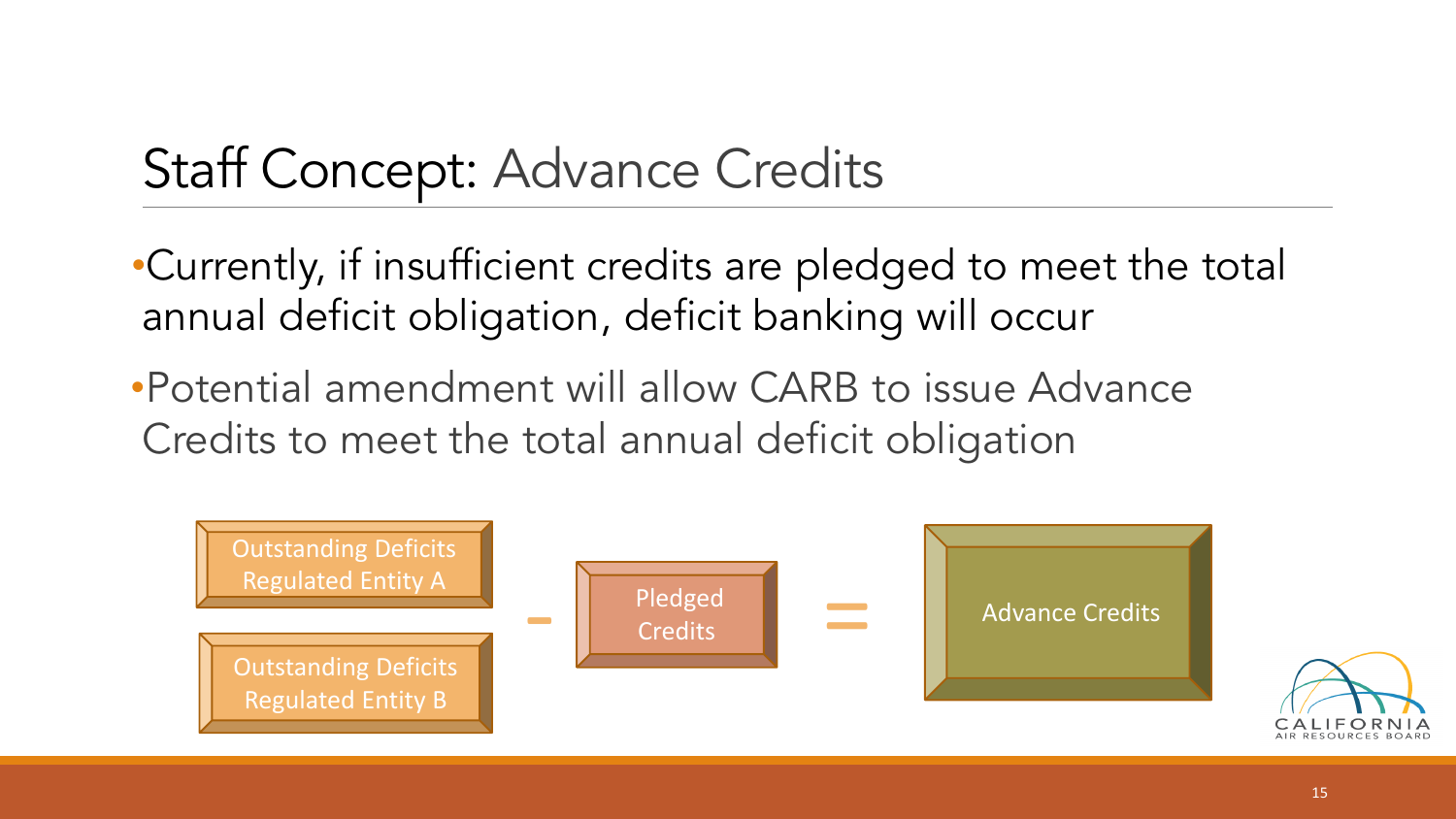•Advance Credits are proposed to be LCFS credits that will be awarded in a current year and repaid by reducing future credit awards from base non-metered residential electricity

•Recipients of Advance Credits will be required to offer those credits in the current year's CCM

![](_page_15_Picture_3.jpeg)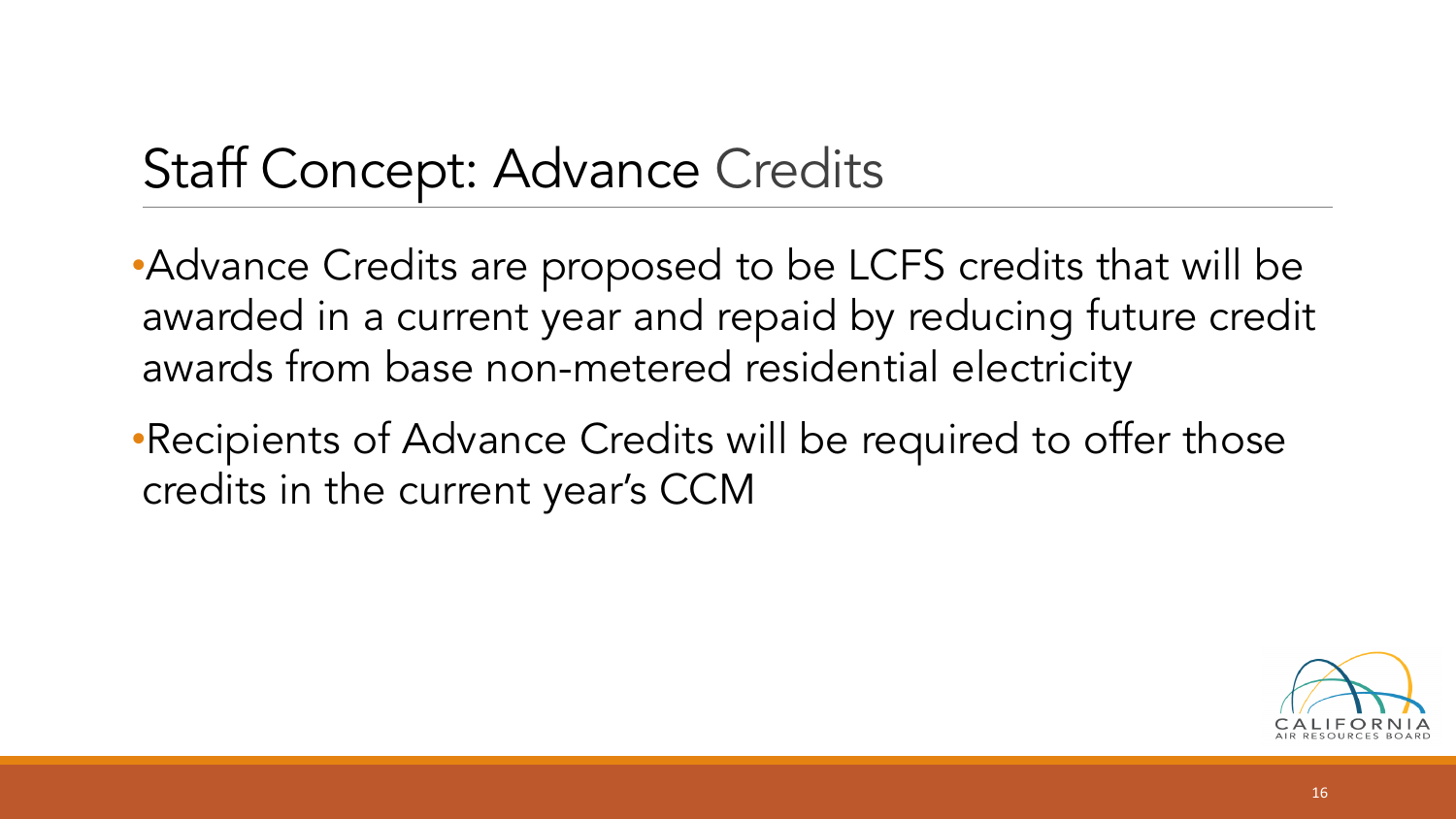•Credits would be advanced from the period of 2026 – 2030 to meet any unmet annual deficit obligation for the period of  $2020 - 2025$ 

![](_page_16_Figure_2.jpeg)

•The number of credits that may be advanced would be limited to a maximum amount of 10 million credits, cumulatively

![](_page_16_Picture_4.jpeg)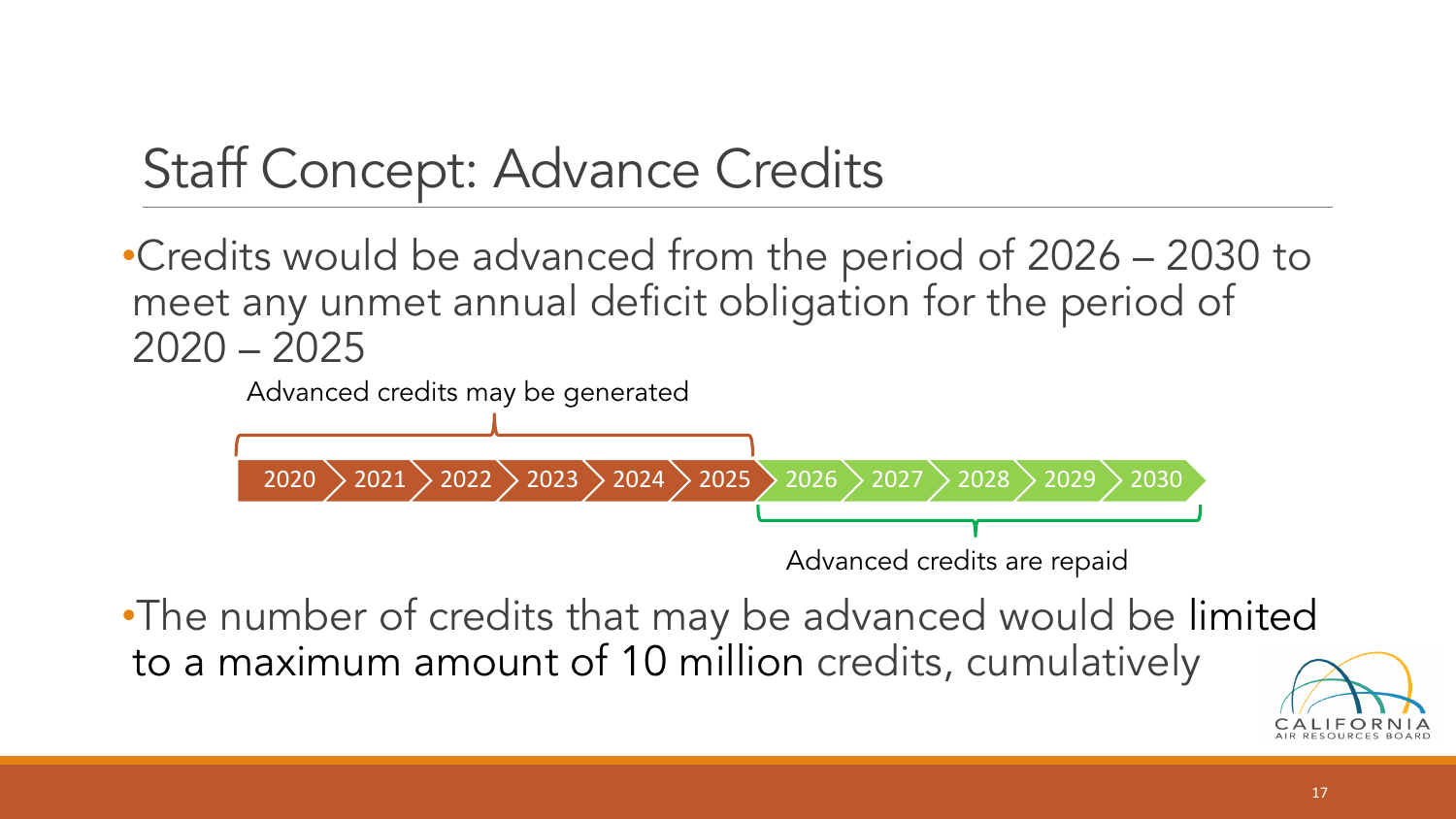•Advance Credits will be repaid by reducing future utilities' base residential credit generation for electricity using the following schedule:

| Year | % of total advance credits to be repaid |
|------|-----------------------------------------|
| 2026 | 5%                                      |
| 2027 | 10%                                     |
| 2028 | 20%                                     |
| 2029 | 30%                                     |
| 2030 | 35%                                     |

•Each utility 's future base electricity credits will be reduced by the same percentage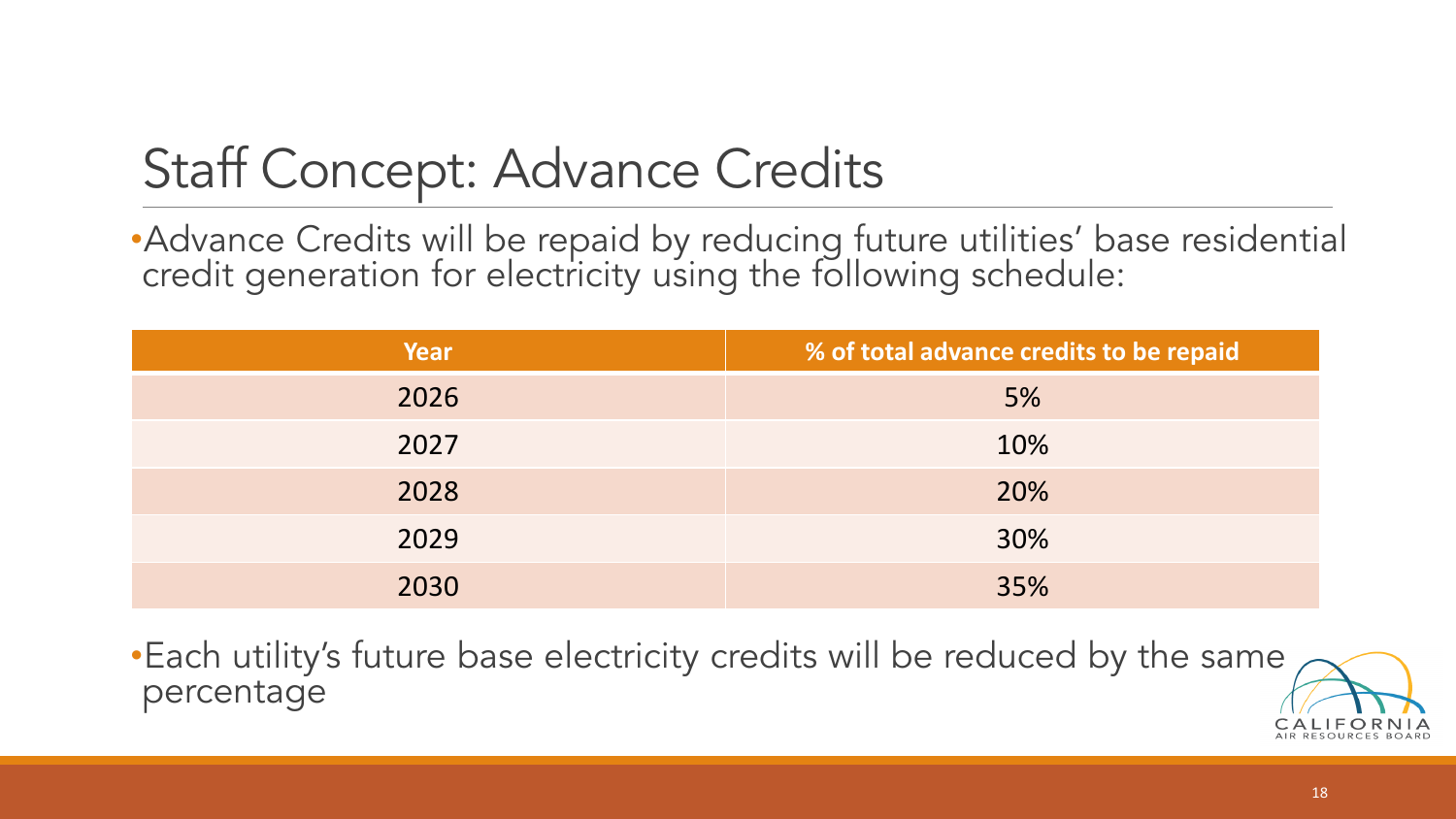- •Unlikely to be accessed, but available if needed
- •Credit value to be focused on benefiting disadvantaged communities
- •Fuel reporting entities participating in two consecutive CCMs will be required to provide a report to CARB
	- Detailed plans to meet annual obligation in the future
	- Reports would be publicly posted for transparency

![](_page_18_Picture_6.jpeg)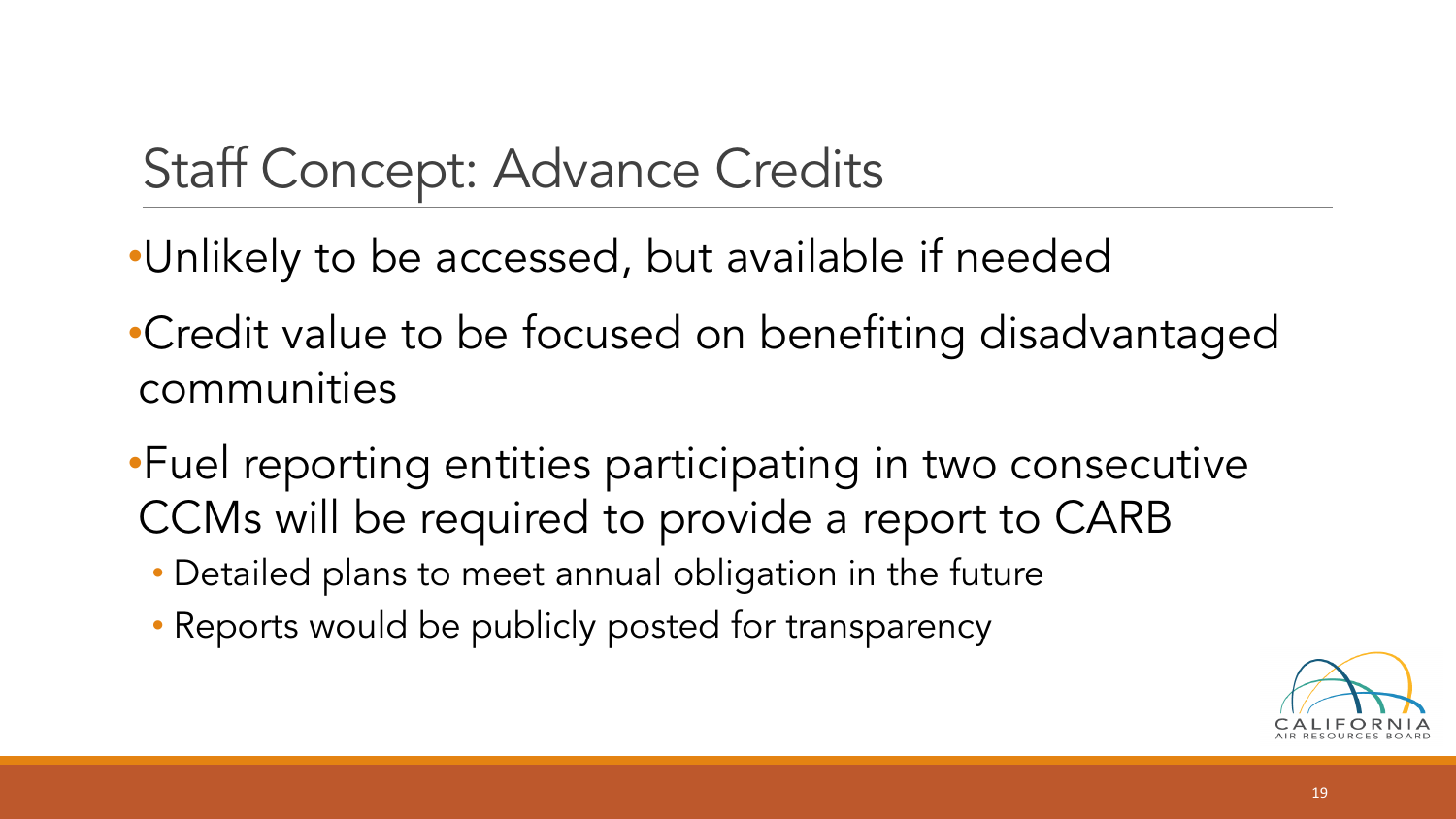- •Demonstrate credit generation from the non-metered residential electricity sector with and without Advance Credits
- Advance credits ranging from 2.5 to 10 million
- •Scenario 1 assumes 3 million EVs by 2030 and Scenario 2 assumes 5 million EVs by 2030

![](_page_19_Picture_4.jpeg)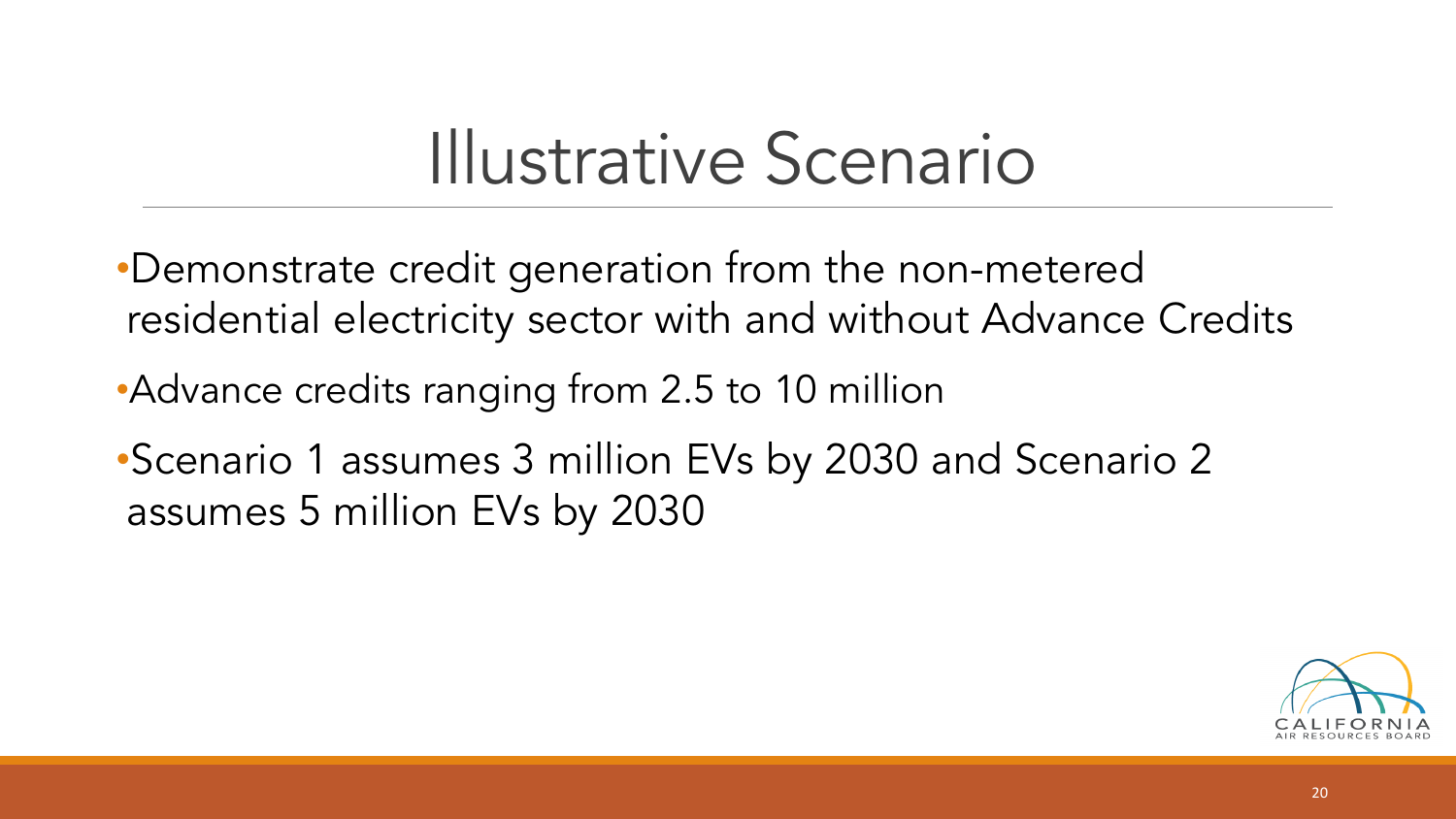![](_page_20_Figure_1.jpeg)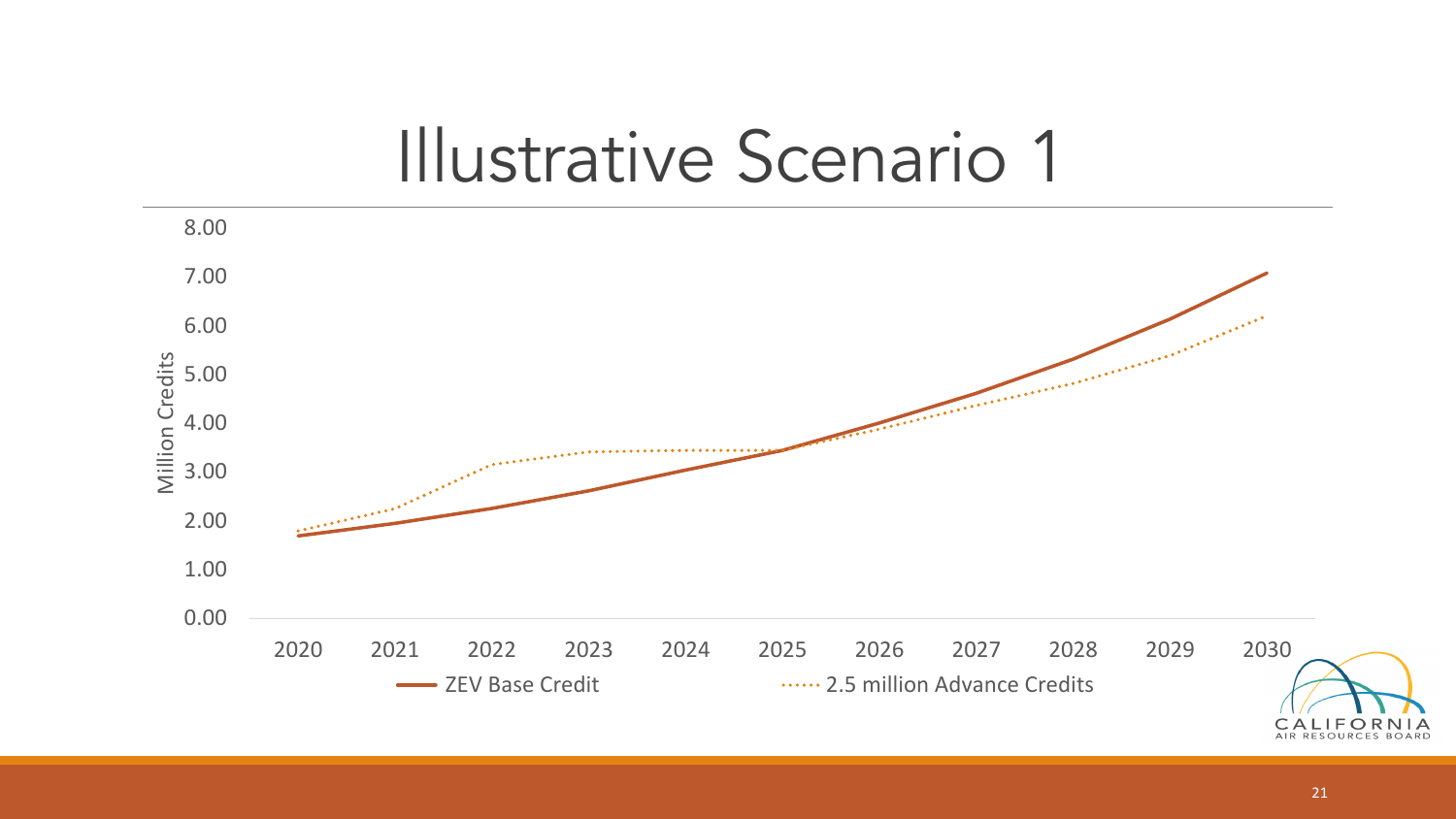![](_page_21_Figure_1.jpeg)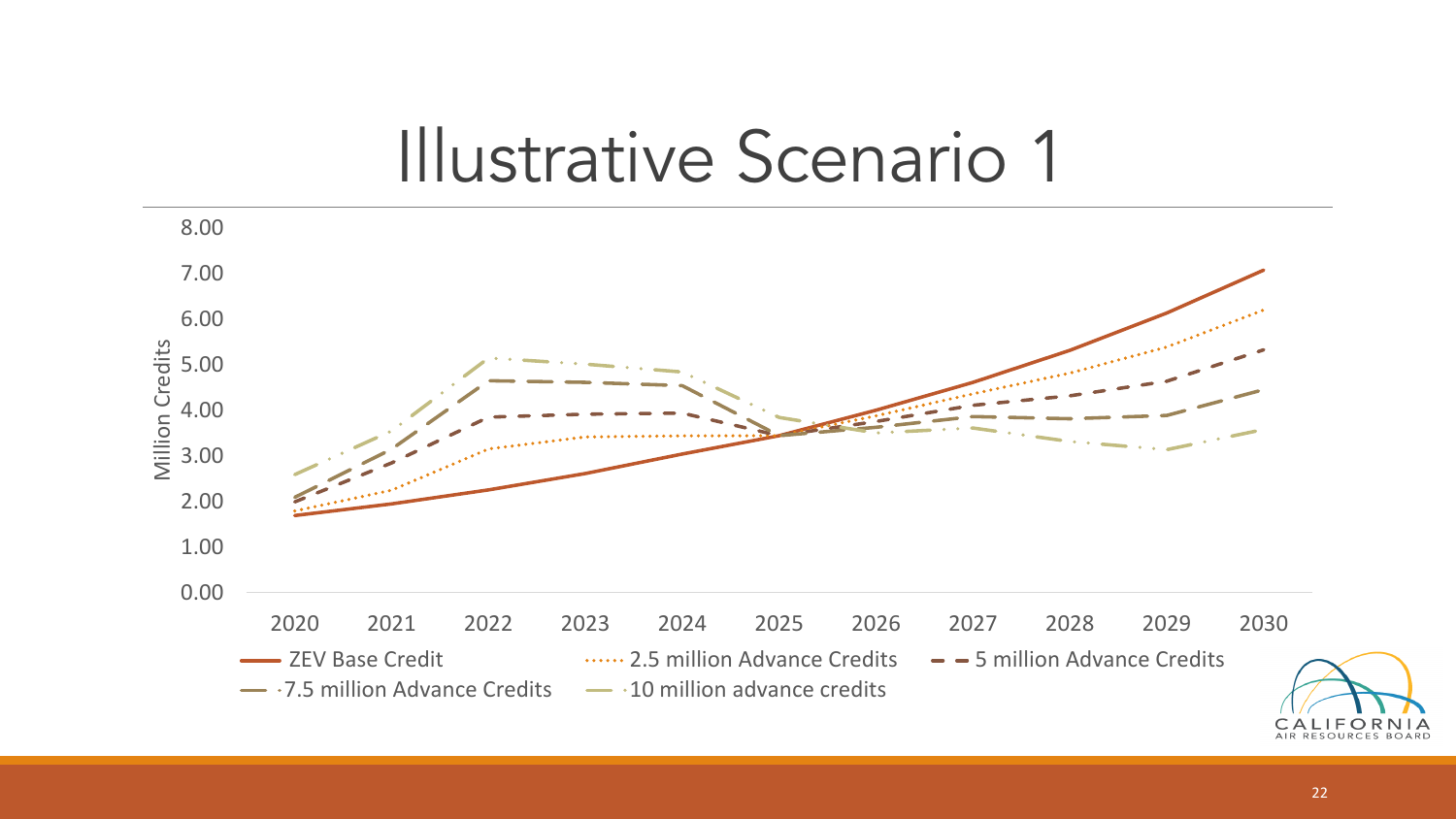![](_page_22_Figure_1.jpeg)